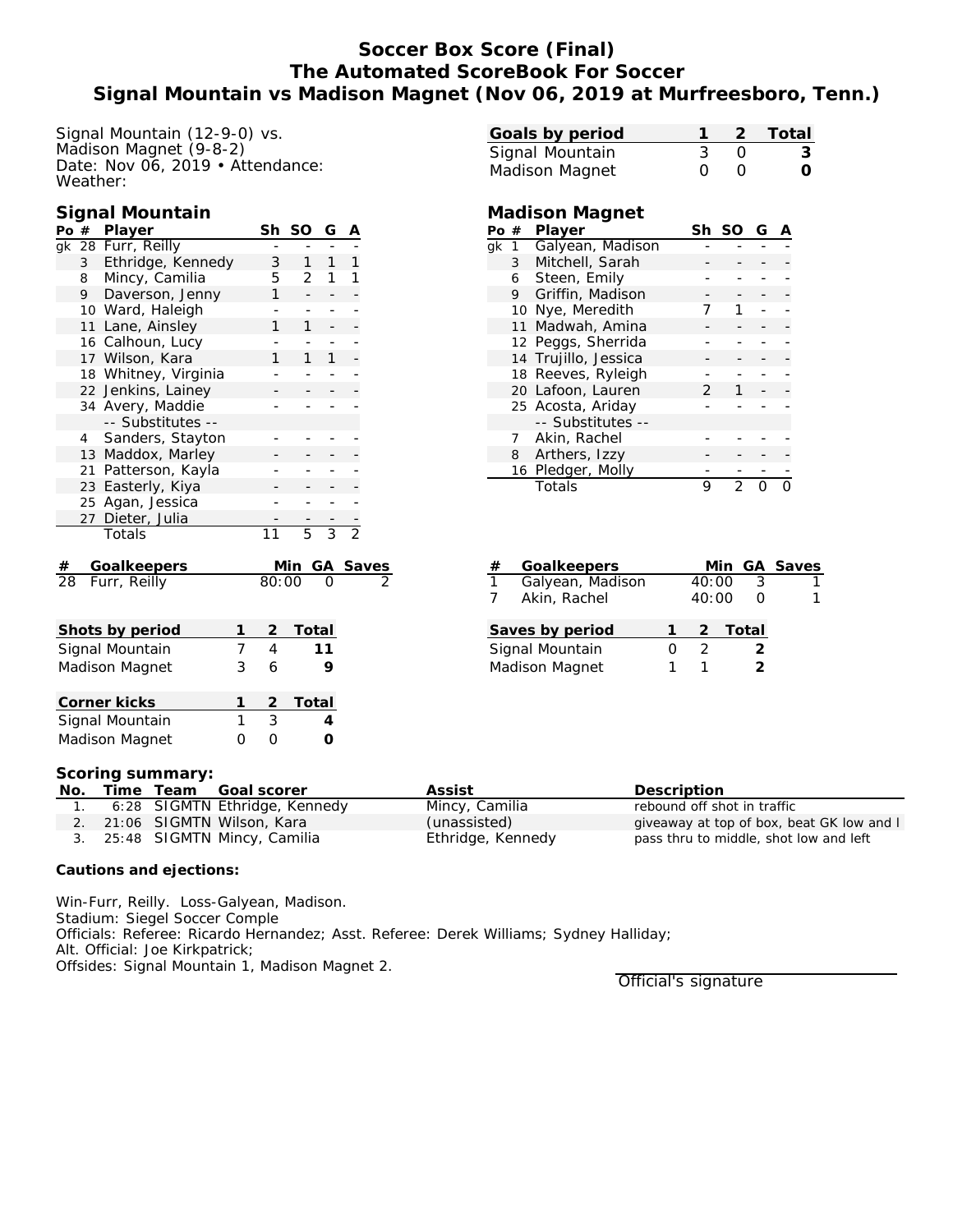## **Play-by-Play Summary (1st period) Signal Mountain vs Madison Magnet (Nov 06, 2019 at Murfreesboro, Tenn.)**

**Signal Mountain Starters:**

- GK 28 Furr, Reilly
	- 3 Ethridge, Kennedy
	- 8 Mincy, Camilia
	- 9 Daverson, Jenny
	- 10 Ward, Haleigh
	- 11 Lane, Ainsley
	- 16 Calhoun, Lucy
	- 17 Wilson, Kara
	- 18 Whitney, Virginia
	- 22 Jenkins, Lainey
	- 34 Avery, Maddie

#### **Madison Magnet Starters:**

- GK 1 Galyean, Madison 10 Nye, Meredith 25 Acosta, Ariday 20 Lafoon, Lauren 11 Madwah, Amina 3 Mitchell, Sarah 12 Peggs, Sherrida 18 Reeves, Ryleigh
	-
	- 6 Steen, Emily 14 Trujillo, Jessica
		- 9 Griffin, Madison
- 00:00 Furr, Reilly at goalie for Signal Mountain.
- 00:00 Galyean, Madison at goalie for Madison Magnet.
- 03:33 Shot by SIGMTN Lane, Ainsley, SAVE Galyean, Madison.
- 05:51 Shot by SIGMTN Ethridge, Kennedy BLOCKED.
- 06:17 Corner kick by SIGMTN Whitney, Virginia [06:17].
- 06:25 Shot by SIGMTN Mincy, Camilia HIT POST.
- 06:28 GOAL by SIGMTN Ethridge, Kennedy (FIRST GOAL), Assist by Mincy, Camilia.

#### **SIGNAL MOUNTAIN 1, MADISON MAGNET 0**

\*rebound off shot in traffic

Foul on Signal Mountain.

- 08:45 Shot by MADISON Nye, Meredith HIGH.
- 10:15 Offside against Signal Mountain.
- 11:46 Offside against Madison Magnet. Foul on Signal Mountain.
- 13:01 MADISON substitution: Arthers, Izzy for Reeves, Ryleigh.
- 15:28 Shot by MADISON Nye, Meredith WIDE LEFT.
- 21:06 GOAL by SIGMTN Wilson, Kara.

#### **SIGNAL MOUNTAIN 2, MADISON MAGNET 0**

\*giveaway at top of box, beat GK low and left

- 24:49 SIGMTN substitution: Maddox, Marley for Wilson, Kara.
- 25:48 GOAL by SIGMTN Mincy, Camilia, Assist by Ethridge, Kennedy.

#### **SIGNAL MOUNTAIN 3, MADISON MAGNET 0**

\*pass thru to middle, shot low and left

- 26:16 SIGMTN substitution: Wilson, Kara for Mincy, Camilia. Foul on Madison Magnet. Foul on Madison Magnet.
- 29:54 MADISON substitution: Pledger, Molly for Griffin, Madison.
- 29:54 SIGMTN substitution: Mincy, Camilia for Ethridge, Kennedy.
- 32:58 Shot by MADISON Lafoon, Lauren WIDE RIGHT.
- 34:44 Shot by SIGMTN Mincy, Camilia WIDE LEFT. Foul on Signal Mountain.
- 37:30 SIGMTN substitution: Ethridge, Kennedy for Maddox, Marley.
- 37:30 SIGMTN substitution: Agan, Jessica for Lane, Ainsley. Foul on Signal Mountain.
- 40:00 End of period [40:00].